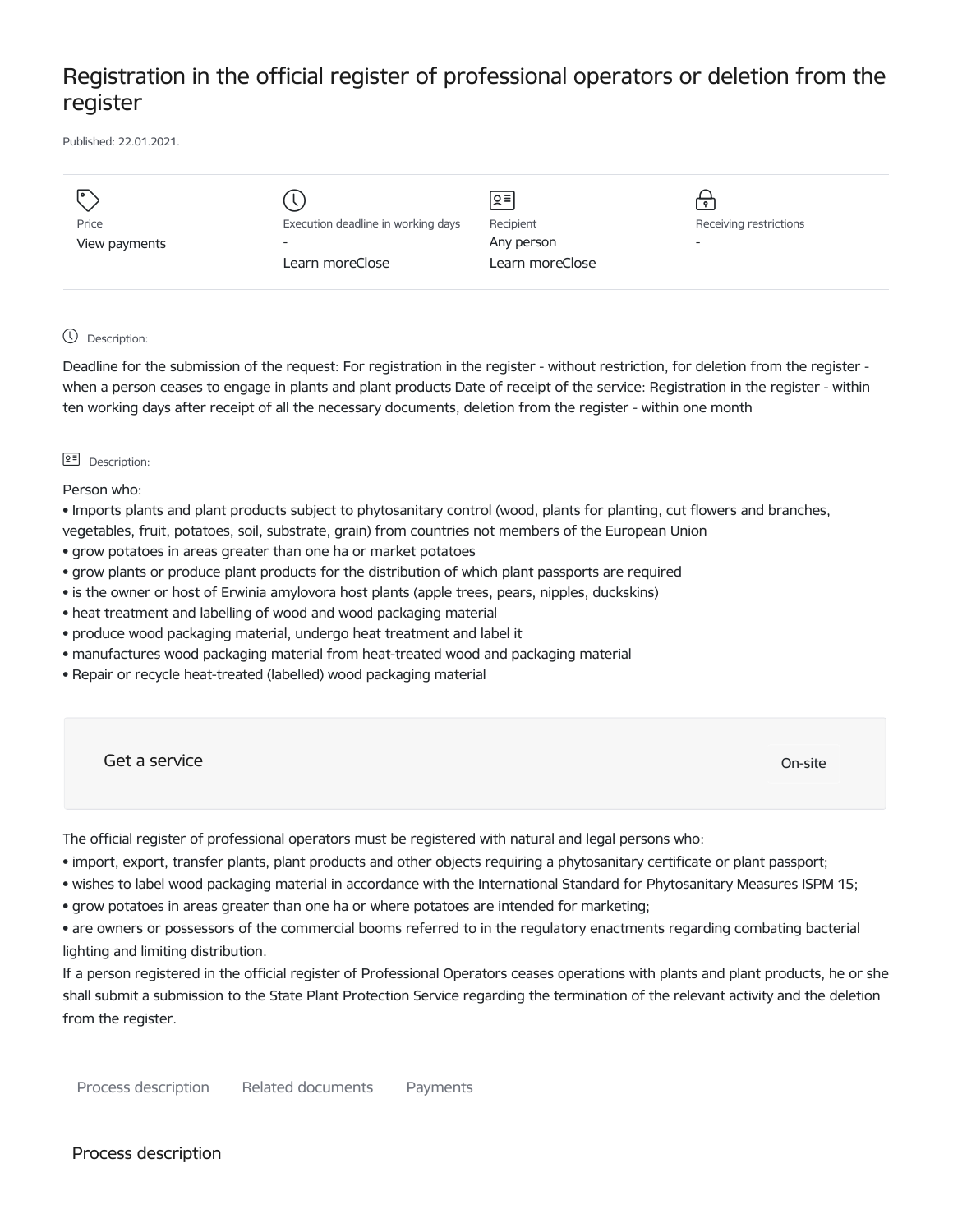#### Service requests

#### E-service

• Customer authenticates to the e-services site of the agricultural sector and submits documents Information on completing and submitting an e-service application is available in the "E-Service User Guide" (see "Documents and Forms").

E-mail

• the customer sends the documents to the e-mail address of the State Plant Protection Service or to the official electronic address

• documents must be signed with a secure electronic signature

### Mail

• Customer sends documents by mail

# In person

• the customer arrives at the State Plant Protection Service or its regional department and submits documents

If a person wishes to carry out labelling of wood packaging material, the following shall be submitted in addition:

• application regarding the granting of a permit for labelling of wood packaging material

• storage area and storage plans

• a copy of the conformity document issued by the certifying authority (to be attached if the person undergoes the thermal treatment of wood)

• description of the process of heat treatment of wood and wood packaging material and of the process of manufacturing and labelling of wood packaging material (instruction)

The State Plant Protection Service shall:

• review the documents submitted;

• take a decision on the registration of a person in the Official Register of Professional Operators;

• assign the official registration number;

Or

• decide to remove a person from the official register of Professional Operators.

# Payment of state fee

• before the receipt of the service, the State fee of EUR 7.11 (for registration in the register) must be paid in accordance with Cabinet Regulation No. 139 of 20 February 2007, Regulations regarding the State fee rates and the procedures for payment thereof regarding the holding of the register of plant protection products, the register of plant and plant products subject to phytosanitary control and the register of wood packaging labels sub-paragraph 3.1. • no national fee should be paid for removal from the register.

State Fee Properties Consignee: Treasury Registration No 90000050138 Account No. LV37TREL1060160919900 Bank: Treasury BIC: TRELLV22 Notes: Revenue classification code 9.1.9.9. Objective: Evaluation of the application for registration of a person in the Official Register of Professional Operators (name or surname of the operator must be indicated)

Receipt of services E-service